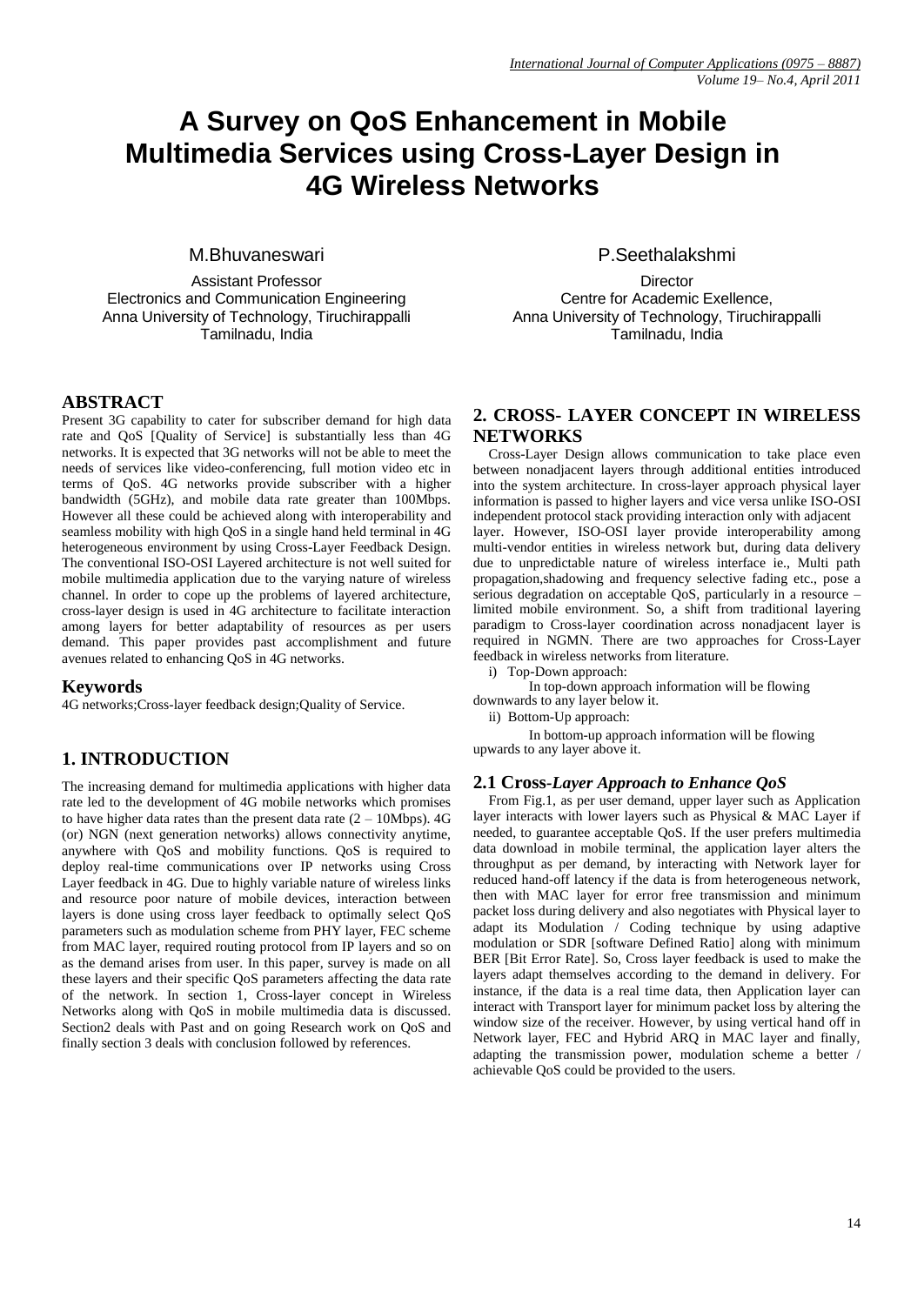#### **2.2** *Parameter Abstraction*

Necessary state information is collected from application layer and radio link layer for specific QoS. The transformation of layer specific parameters into parameters that are comprehensible for CL [Cross-Layer] optimizer is done to provide compatibility and signaling over head along with stability.

#### **2.3** *Data link and PHY Parameters*

In Physical layer transmit power, channel estimation, synchronization, signal shaping, modulation and signal detection are QoS parameters of interest.

In Data link layer radio resource allocation (multiuser scheduling or queuing), error control by channel coding, FEC and ARQ are parameters of interest and important.

#### **2.4** *Application Layer Parameter*

In Application layer Compression, Packetization and Transmission Scheduling are important QoS parameters.

#### **2.5** *QoS in Protocol Layers*

Two main challenges need to be addressed in 4G networks. The first concerns accessibility to different types of cellular network. The second concerns how to maintain the desired end-to-end QoS for traffic that has varying requirements of bandwidth, bit rate, channel characteristics, and especially the handover delay which causes a drop in QoS level. Hence few QoS parameters from literature for Cross layer feedback with ISO-OSI layers is discussed.

**Table 1 Cross-Layer parameters for QoS**

| $\sim$ $\sim$ $\sim$ $\sim$ $\sim$ $\sim$ $\sim$ $\sim$ |                                                                            |                                                                                |
|---------------------------------------------------------|----------------------------------------------------------------------------|--------------------------------------------------------------------------------|
| Layer                                                   | <b>Cross-Laver</b><br>parameter for<br>OoS                                 | <b>OoS</b> Levels                                                              |
| Physical                                                | Channel<br>condition, BER,<br>transmit<br>power, coding<br>and modulation. | Packet level<br>QoS applies<br>tο<br>jitter, through<br>put and error<br>rate. |
| Link/<br>MAC                                            | Acceptable<br>delay and<br>packet loss.                                    | Transaction<br>level QoS.                                                      |
| Network                                                 | Handoff latency                                                            | Circuit level<br>OoS                                                           |
| Transport                                               | Packet loss                                                                | User level<br>OoS.                                                             |
| Applicati<br>on                                         | Throughput                                                                 | End to End<br>OoS.                                                             |

#### *2.5.1 Physical Layer - Interaction with upper layers*

The function of the Physical layer is to transmit raw bits at a certain power and transmission range with reduced bit errors. From [2], in Physical layer the main QoS parameters are BER and transmit power based on channel status. Apart from providing interaction with the upper layers, Physical layer can adapt its Modulation/Coding based on QoS requirements of higher layers.

#### *2.5.2 Link / MAC Layer*

MAC layer is responsible for error-free transmission over wireless network. It can instruct the PHY layer to increase the transmit power to get reduced BER for error correction at link layer. This kind of

increasing transmit power will provide reliability at the expense of more power consumption.

From [5], Link layer QoS parameters are acceptable delay and packet loss reflecting the channel conditions. The Link reliability can be further improved by using FEC & ARQ specifically hybrid ARQ. Higher layers make use of FEC scheme of Link layer to find the number of frames retransmitted, frames length, when the wireless medium is available for transmission & hand-off initiation / completion events.

#### *2.5.3 Network Layer*

The BER of Physical layer can be used by network layer to change to another interface as and when required.

#### **2.6 Cross-Layer Design in 4G Mobile Networks**

4G Mobile Networks offer users very rich application contents ranging from high-speed data Internet to real-time video conferences and so forth.One of the most important features in 4G mobile networks is the domination of high-speed packet transmissions or burst traffic in channels. The high-speed burst traffic carried in 4G mobile networks will exert profound impact on upper-layer design philosophy. The recent study has indicated that traditional seven layer network architecture based on OSI model may not be well suited for 4G mobile networks, where transactions of short packets will be the major part of the traffic in the channel.

Consider the scenario where a base station (BS) will receive huge number of short bursts from different mobiles situated in different locations in a cell. The BS receiver should be able to respond to the arrival of each packet in a very timely manner. As the packets from different mobiles carry completely different channel characteristics, the receiver should execute all necessary algorithms such as channel estimation, interactions with all upper layers and so on within a very short time to make the detection of each packet successfully. The slow parameter exchanges across different layers in traditional OSI model may not work properly in this sense due to the excessive latency in parameter exchanges in different layers. The Cross-Layer network design will help to shorten overall response time at the transceiver through Cross-Layer global optimization and thus will be in particular useful in 4G mobile networks design.

#### *2.6.1 Cross Layer Network Design*

The layered architecture is central to data network design. Layering provides the network design with modularity that facilitates standardization and implementation. In traditional OSI layer each layer is designed separately with control messages passing between adjacent layers. Cross-layer design can imply a joint design across all network layers simultaneously, which is desirable but highly complex. Alternately, it can entail choosing parameters or protocols at different network layers from existing designs in a joint fashion. Thus, the goal of Cross-layer design is to provide the best possible end to end performance of the application. Application examples include voice, web browsing, email, video sessions etc.

The need for Cross-layer network design is further motivated from the fact that the communication quality in future mobile networks should be dealt within an integrated and global fashion across the entire layered structure of a network. Hence, for such applications in Cross-layer design, for example, MAC protocol, the routing algorithm and the controller designs must adapt to the channel states. The key QoS parameters for multimedia communications in 4G mobile networks include transmission delay,

BER, packet drop rate, transmission rate, end-to-end throughput, etc. When the traffic contains very rich multimedia contents such as multi-party video conference sessions, the real time based QOS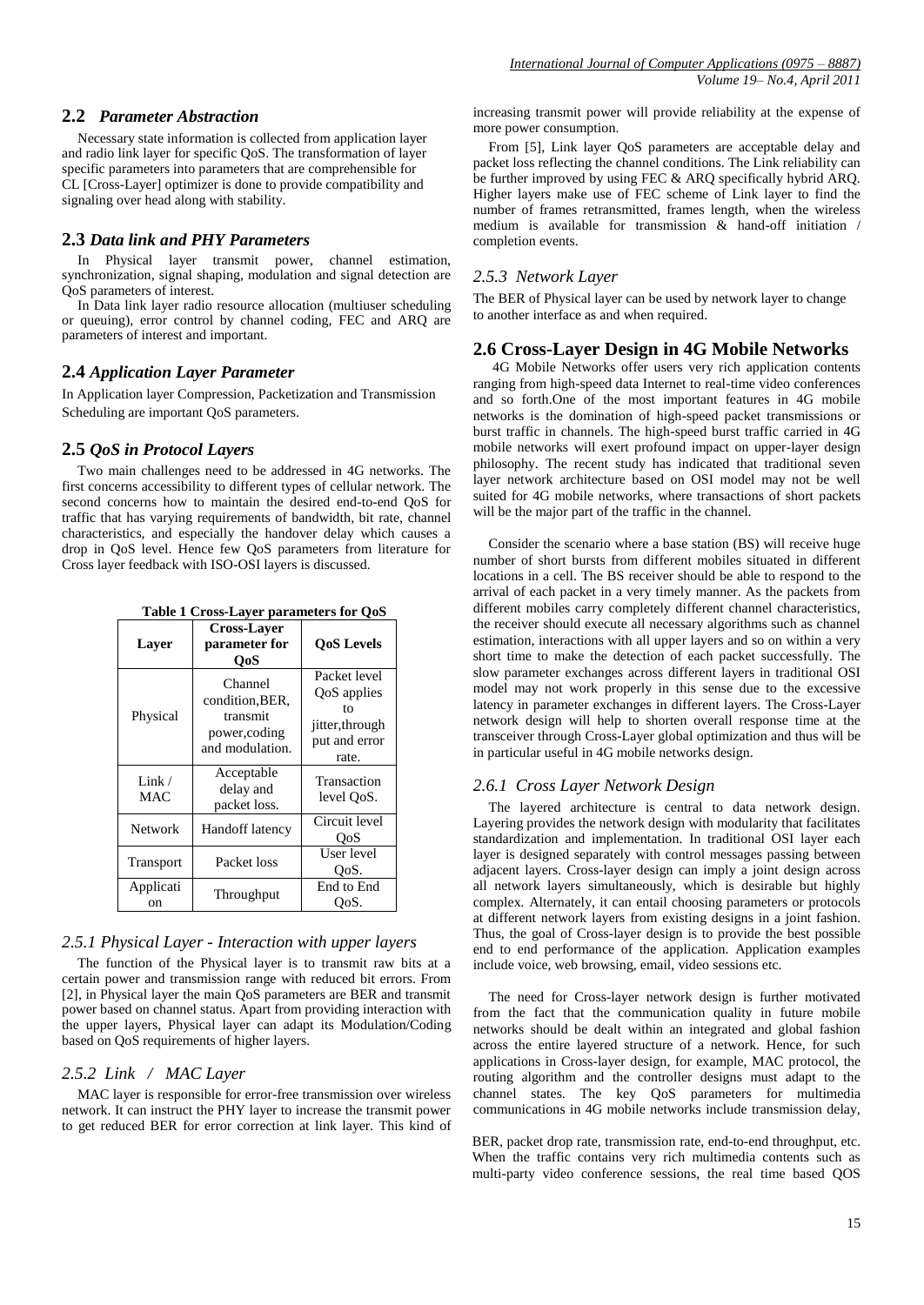control over high speed data bursts in a future mobile network is an extremely complex process due to the need to cope with finding and mobility sensitive channel variations.

For such Multimedia applications Cross-layer network design, over the layers give significant performance gains when compared to the approaches with only layer-wise local optimization. In Cross-Layer design, one of the most fundamental requirements on the physical layer design is its great elasticity or flexibility to act quickly on the demands from upper layer control. The change of transmission rate, spreading factor and other air-link parameters in 2- 3G based systems is always difficult and costly, consuming a great amount of network-wise resources. Therefore, it is almost impossible to implement a Cross-layer optimal design based on existing platforms. For (eg) assume that a request for speeding up transmission rate comes from the application layer to fit some particular QoS and other service requirements.

The physical layer architecture acts on this request by replacing an existing long OVSF code with a shorter one thus with a lower SF.

#### *International Journal of Computer Applications (0975 – 8887) Volume 19– No.4, April 2011*

To accomplish this task, the following actions should be taken in the network. If the shorter code is readily available in the cell of concern, the code is assigned to the application. In most cases, the rate requested from the application layer is not necessarily match exactly to the multiples of two. In this case, the punctured zeros should be inserted into the original data stream to fit the entire bandwidth. It is noted that a shorter code in OVSF code tree structure may likely block the other longer codes already in use.

In this case, cell-wise reshuffling of the code assignments likely happens for every such kind of rate change request. This incurs a lot of overhead traffic in both up and down links and affects almost all active mobile terminals in the cell, consuming a lot of air-link resource and time. Thus the elasticity of physical layer which is required for Cross-layer network design offers a great degree of freedom to the upper layer to control its operation. Thus, by adapting the parameters in Cross-Layer design, Multimedia application can be efficiently done in 4G Mobile networks.





## **3. PAST AND ON GOING RESEARCH WORK IN QOS**

European Research Funded Projects, Two IST STREP,4 MORE-MC-CDMA Multiple- Antenna System On Chip for Radio Enhancements,IST-507039.The objective of 4 MORE is to research, develop and integrate and validate a cost effective low power system on chip solution for multi antenna multi carrier CDMA Mobile terminals based on joint

optimization of layer 1 and layer 2.

PHOENIX,IST-001812 – PHOENIX - To develop a scheme offering the possibility to let the application world (source coding, ciphering) and the transmission world (channel coding, Modulation) talk to each other over an IPV6 protocol stack, so they can jointly develop an end to end optimized wireless communication link. NEWCOM, IST-507325, NEWCOM Project E of IST Network of Excellence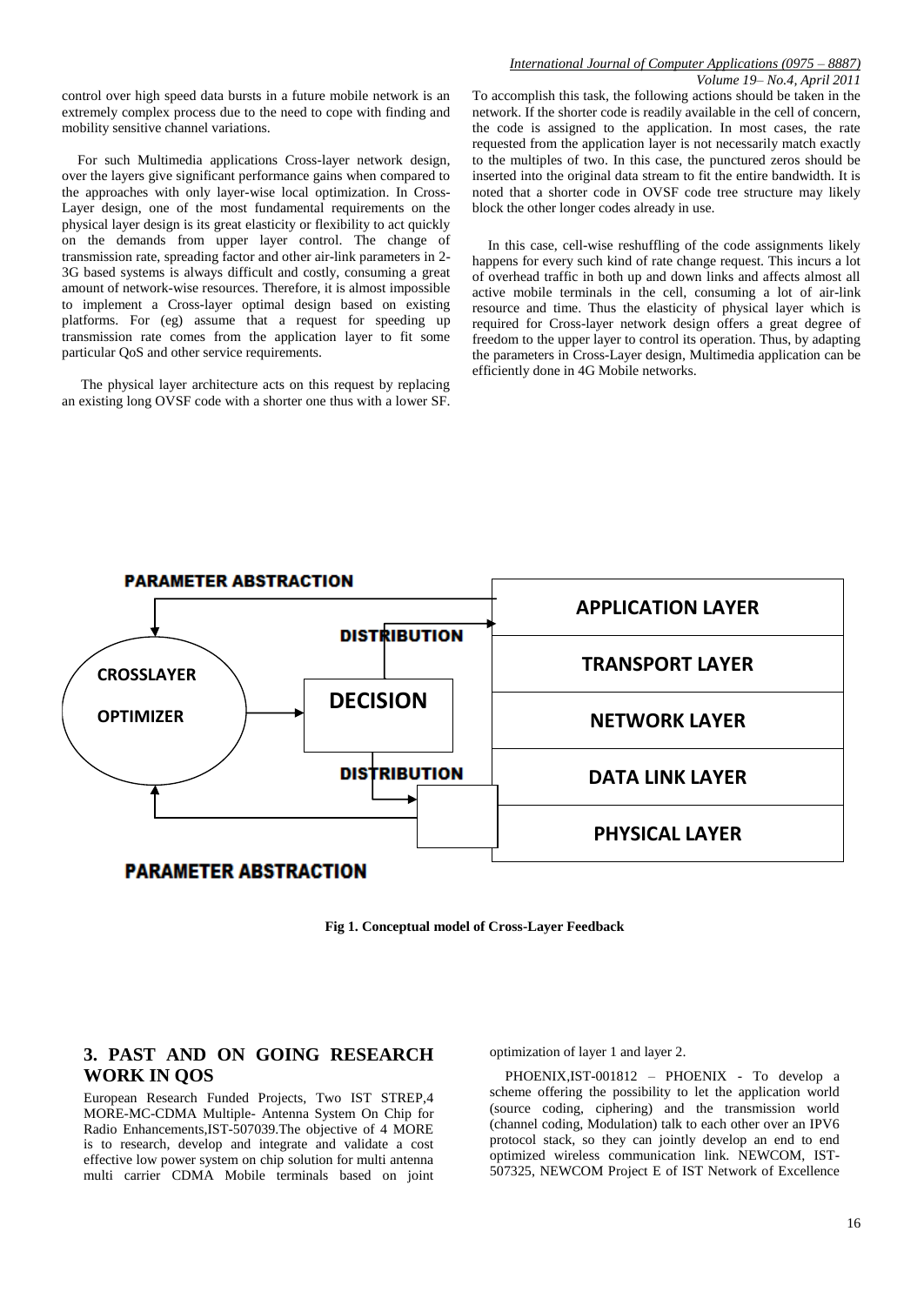on Wireless Communication is to identify existing gaps in European Knowledge in cross-layer. To investigate potential benefits of cross-layer in wireless network design in relation to the methodology of separate layer design. Intends to consider the coupling of higher layers with physical layer and elaborate the information to be exploited from the physical layer to optimize network performance Defines and implements common software platforms realizing the agreed common frameworks/models to be successively integrated and maintained.

ERACLIN, MKTIK-2004-517518 ERACLIN-Enhanced Radio Resource Algorithms Based on Cross-Layer Issues for 4G Networks-Marie-Curie transfer knowledge project. Analysis of different cross-layer techniques to enhance the efficiency of wireless communication systems. Study of the potential benefits that can be obtained from using these techniques in different environments and in particular the explicit shift toward decentralized and adaptive MAC, radio resource management and routing approaches. Study of channel estimation information about the future channel state in the adaptability of all layers and overhead.

Reference [1] proposed an overview problems faced by all IP wireless mobile terminals (often referred to as 4G terminals). A simple framework for studying and solving these problems with Cross-Layer design has been presented. This framework first classifies known problems in four coordination planes – Security, QoS, Mobility and Wireless link. Security problem arise from multiple-layer encryption, which unnecessary power consumption and processing delay. QOS problems affect flows with QOS requirements and are caused by layer congestion control and link layer ARQ. The mobility problems are related to the effects of handover on transport layer connections and QoS signaling. Finally, wireless problems caused by packet corruption & losses that are perceived by TCP as congestion indications causes poor performance. In order to help solve these problems, a simple interlayer coordination model was presented, consisting of a Cross-layer manager that receives event notifications from each protocol and perform management algorithms to control the internal state of each protocol and to correct their behavior as per information from other layers. However, the author has concluded that future work will include the development of management algorithms.

Reference [2] proposed the key NGMN design issues including architecture design, Cross-layer coordination, vertical hand-off & admission control in a multi traffic environment. The proposals presented in this article provide valuable insight into the development of NGNM, but still a lot of work is necessary in areas of open research such as energy efficient multimode terminal development, session & personal mobility consideration with terminal mobility, dimensioning of both the radio & core network within the NGNM framework, Standardization of the inter working protocols and so forth. The ensuring proposal need to be designed is such a way that they reduce the amount of changes introduced into the existing systems & promote interoperability within the hierarchical framework.

Reference [3] proposed to provide an overview of the cross-layer paradigm shift that is beginning to take place as wireless communication evolves from a circuit-switched infrastructure to a packet –based infrastructure. The advantages of Cross-layer networking appear to be real and will be increasingly important as capacity offered through the wireless LAN interface, approach the level of capacity that could be handled over the internet backbone. Based on observations, it appears that the above mentioned research

areas are important for successful built out of future broadband wireless network. This paper provides viewpoint of the technical challenge & emerging research areas that will lead to new network implementation to support the amalgamation of user services and QoS requirements.

Reference [4] proposed the survey of work addressing energy efficient and low-power design within all layers of the wireless network protocol stack. See [36] for the impact of higher order error statistics on the various layers of the protocol stack. The author discussed the impact of such information for adaptive protocol design throughout the stack. Power aware protocol in adhoc networks are discussed in [44]. Reference there in provide insight into the various power aware protocol proposals & design issues. [46] present a conceptual framework for network & client adaptation. They survey the various proposals for application adaptation  $\&$  map it to the conceptual framework. [47] present a survey on the various suggestion to improve TCP behavior over heterogeneous network.

Reference[5] In this paper, the problem of scheduling CBR traffic subject to deadline constraints was addressed, with the objective to reduce packet loss rate due to packet deadline expirations. The problem was studied in the context of (MDP) Markov Decision Process.

### **3.1** *Possible Approaches on QoS Enhancement in 4G Networks Status Identified from Literature*

To support multimedia traffic with QoS - IMS [IP Multimedia subsystem] could be used along with the below mentioned parameters.

SDR Software Defined Radio to provide access to network independent services.[7], IPV6 forms common platform for 4G networks. To achieve higher data rate, modification of radio and core network could be done to enable new / emerging networks for seamless connectivity to the general framework [9].Cross-Layer coordination among different layers is facilitated through well defined message interfaces such as API [Application Programming Interface], ISI [Inter Signaling Pipe] and ICMP. A common control/signaling mechanism could be utilized to assist access network discovery, location management & vertical handoff by periodically computing & broadcasting a list of available radio access network (RANs). List of surrounding BS IDs, their associated AR IDs & network alternatives & their QoS parameters. However, the common signaling problem could be resolved using an overlay structure on existing BS / APS (as proposed by MIRAI).

For resource management, a distributed BB (bandwidth broker) is proposed inside each router domain, along with backup facility BB includes SLA, SLS, ACS, A&A, PDP[4]. Specifically Cross-layer coordination for Application & Network layers only could be provided by using separate external servers for time critical services. In 4G to provide always connectivity at anytime along with horizontal handoff, forced vertical hand-off was also proposed to upgrade application QoS against dropped sessions. To be specific, Periodical Vertical handoff algorithm could be used. This algorithm can be embedded within terminal architecture for MT controlled (Mobile Terminal) against MT assisted handoffs as in 3G.[11].

Problems pertaining to varying network conditions such as latency, bandwidth & energy could be rectified using watermark based mechanism along with ICMP messages in